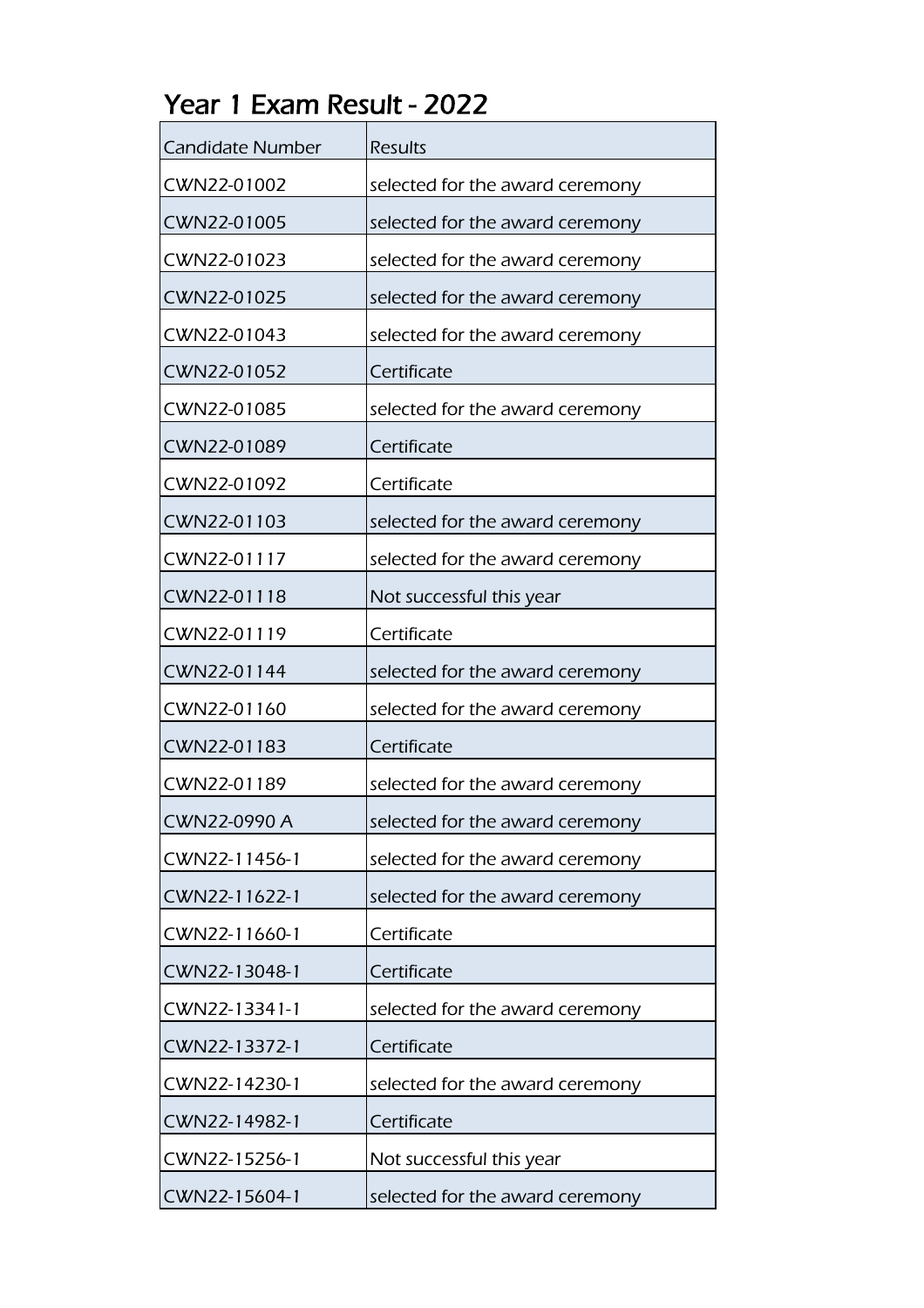| <b>Candidate Number</b> | <b>Results</b>                  |
|-------------------------|---------------------------------|
| CWN22-15712-1           | selected for the award ceremony |
| CWN22-16669-1           | selected for the award ceremony |
| CWN22-18055-1           | Certificate                     |
| CWN22-18565-1           | Not successful this year        |
| CWN22-20079-1           | selected for the award ceremony |
| CWN22-20241-1           | selected for the award ceremony |
| CWN22-20567-1           | Not successful this year        |
| CWN22-20634-1           | Certificate                     |
| CWN22-21091-1           | Not successful this year        |
| CWN22-21168-1           | Not successful this year        |
| CWN22-21748-1           | selected for the award ceremony |
| CWN22-22163-1           | selected for the award ceremony |
| CWN22-24131-1           | Not successful this year        |
| CWN22-24311-1           | selected for the award ceremony |
| CWN22-24686-1           | Certificate                     |
| CWN22-24849-1           | selected for the award ceremony |
| CWN22-25002-1           | Not successful this year        |
| CWN22-25369-1           | Not successful this year        |
| CWN22-27278-1           | selected for the award ceremony |
| CWN22-27539-1           | Certificate                     |
| CWN22-28419-1           | selected for the award ceremony |
| CWN22-28543-1           | selected for the award ceremony |
| CWN22-29248-1           | Not successful this year        |
| CWN22-29719-1           | selected for the award ceremony |
| CWN22-30494-1           | Certificate                     |
| CWN22-30655-1           | Certificate                     |
| CWN22-31034-1           | selected for the award ceremony |
| CWN22-32204-1           | selected for the award ceremony |
| CWN22-32246-1           | selected for the award ceremony |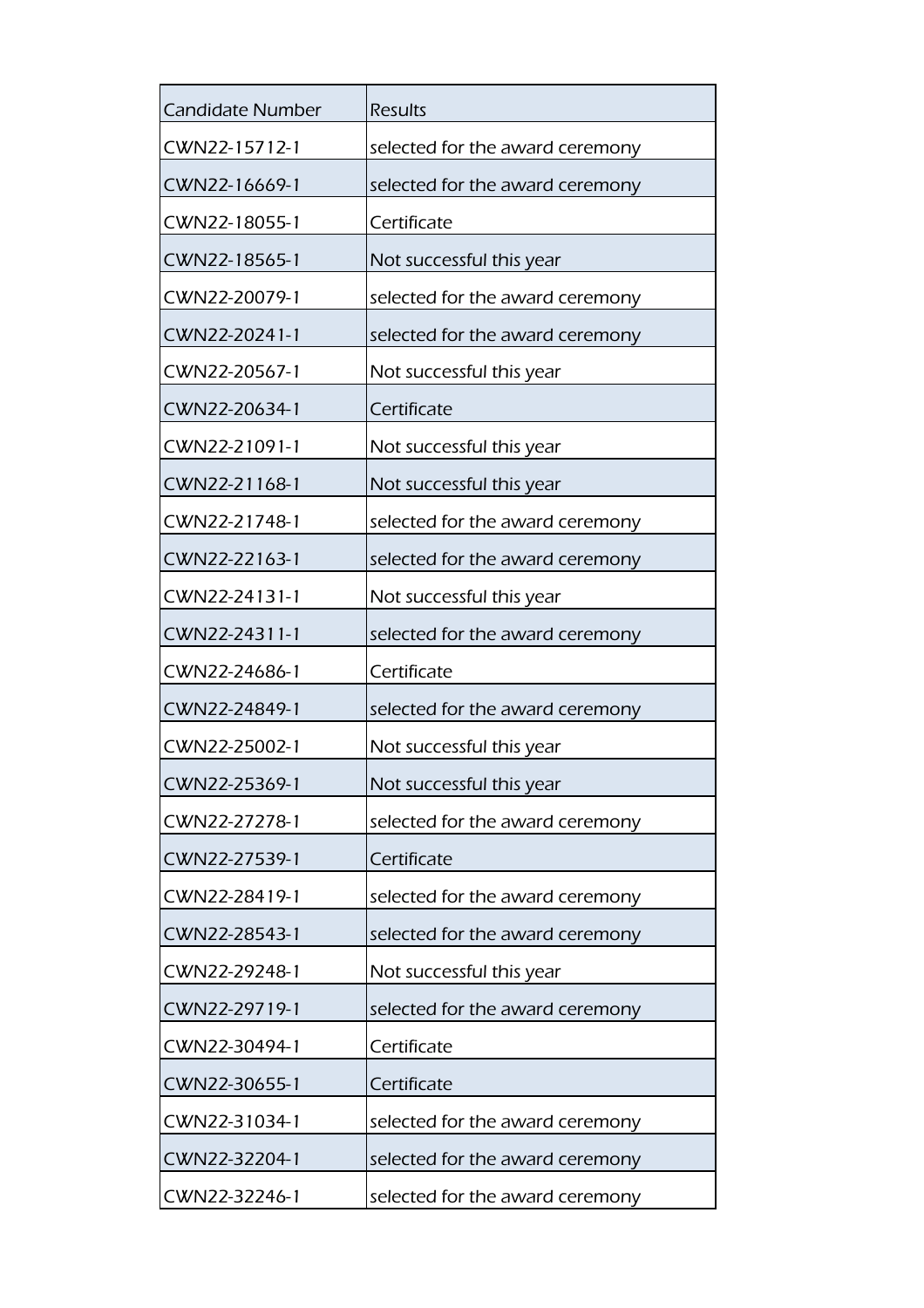| <b>Results</b>                  |
|---------------------------------|
| selected for the award ceremony |
| Certificate                     |
| selected for the award ceremony |
| Not successful this year        |
| Certificate                     |
| Certificate                     |
| Not successful this year        |
| selected for the award ceremony |
| selected for the award ceremony |
| Certificate                     |
| Certificate                     |
| selected for the award ceremony |
| selected for the award ceremony |
| Not successful this year        |
| selected for the award ceremony |
| Certificate                     |
| selected for the award ceremony |
| selected for the award ceremony |
| selected for the award ceremony |
| selected for the award ceremony |
| Certificate                     |
| Certificate                     |
| selected for the award ceremony |
| selected for the award ceremony |
| Certificate                     |
| selected for the award ceremony |
| selected for the award ceremony |
| selected for the award ceremony |
| selected for the award ceremony |
|                                 |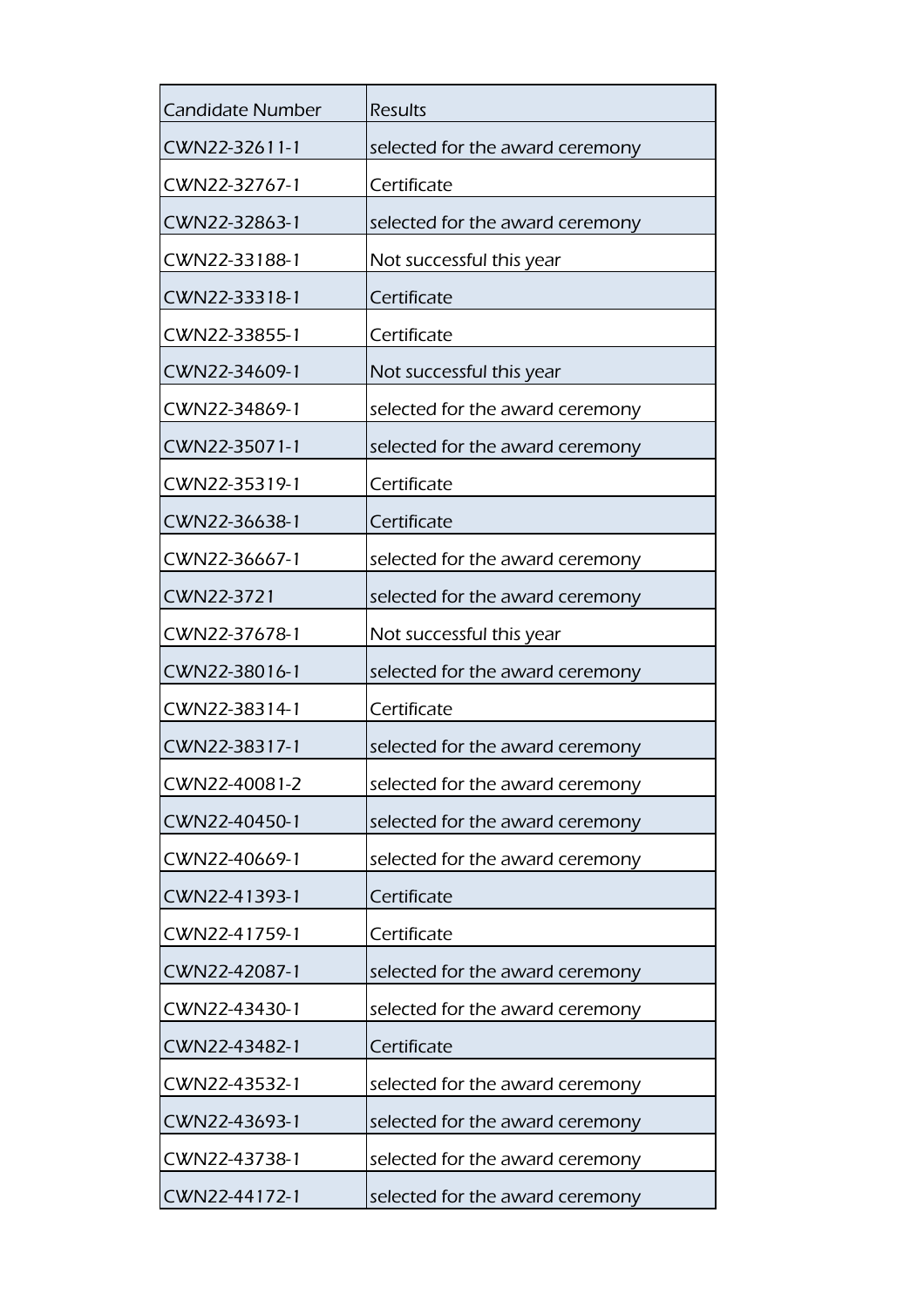| <b>Candidate Number</b> | <b>Results</b>                  |
|-------------------------|---------------------------------|
| CWN22-44307-1           | Certificate                     |
| CWN22-45029-1           | Not successful this year        |
| CWN22-46624-1           | Certificate                     |
| CWN22-46768-1           | selected for the award ceremony |
| CWN22-46960-1           | Not successful this year        |
| CWN22-47341-1           | Certificate                     |
| CWN22-48051-1           | Not successful this year        |
| CWN22-48950-1           | Certificate                     |
| CWN22-49144-1           | selected for the award ceremony |
| CWN22-49232-1           | selected for the award ceremony |
| CWN22-50928-1           | Certificate                     |
| CWN22-50948-1           | selected for the award ceremony |
| CWN22-51167-1           | Not successful this year        |
| CWN22-51556-1           | Certificate                     |
| CWN22-52414-1           | Not successful this year        |
| CWN22-52708-1           | selected for the award ceremony |
| CWN22-53159-1           | selected for the award ceremony |
| CWN22-54072-1           | selected for the award ceremony |
| CWN22-54328-1           | Certificate                     |
| CWN22-54614-1           | selected for the award ceremony |
| CWN22-54765-1           | Certificate                     |
| CWN22-57087-1           | Certificate                     |
| CWN22-57470-1           | Certificate                     |
| CWN22-57946-1           | Not successful this year        |
| CWN22-58182-1           | selected for the award ceremony |
| CWN22-58289-1           | Certificate                     |
| CWN22-58399-1           | Certificate                     |
| CWN22-58991-1           | Certificate                     |
| CWN22-60272-1           | selected for the award ceremony |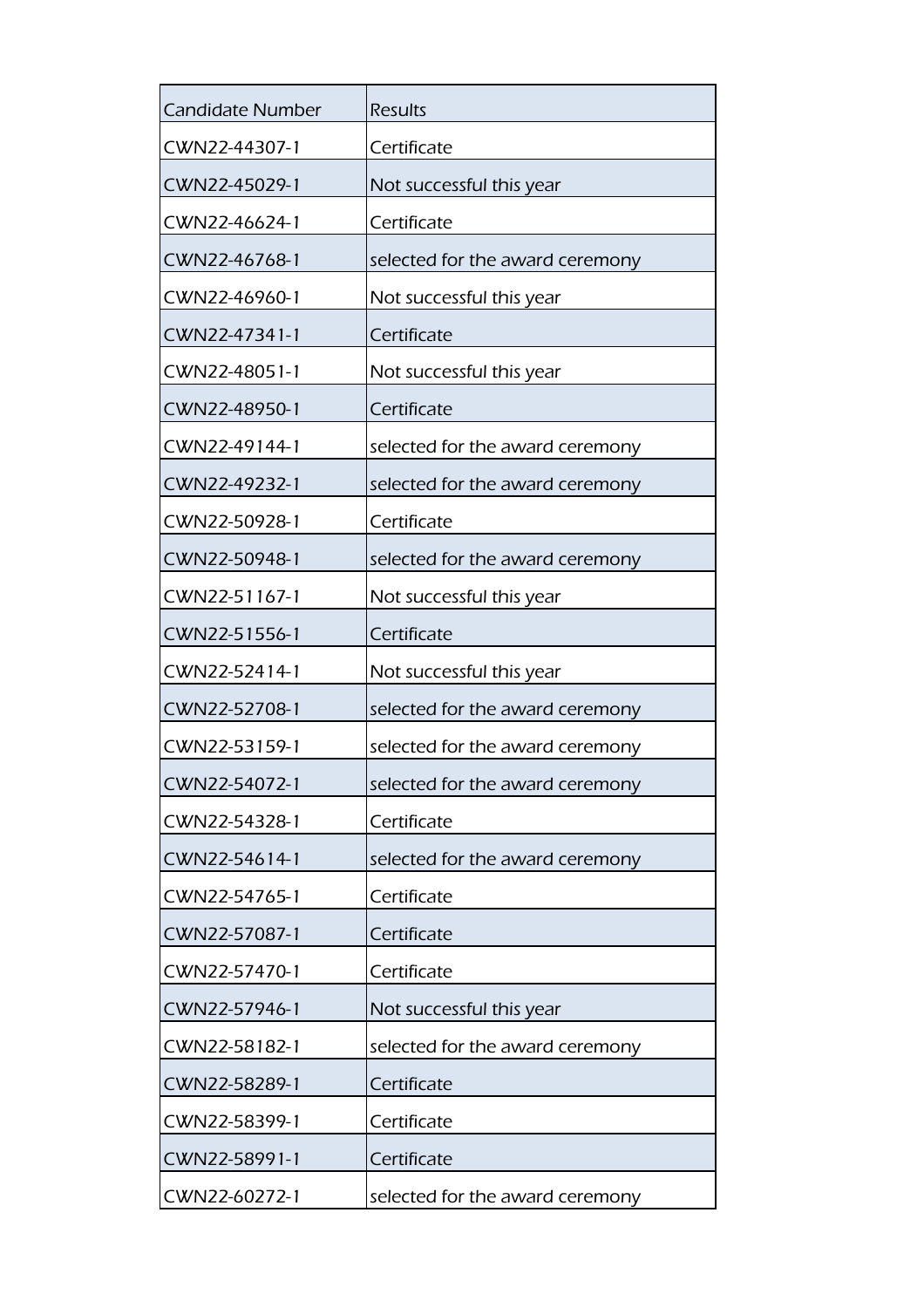| <b>Candidate Number</b> | <b>Results</b>                  |
|-------------------------|---------------------------------|
| CWN22-60782-1           | Not successful this year        |
| CWN22-61020-1           | Not successful this year        |
| CWN22-61417-1           | Certificate                     |
| CWN22-62891-1           | selected for the award ceremony |
| CWN22-65097-1           | Certificate                     |
| CWN22-65213-1           | selected for the award ceremony |
| CWN22-65648-1           | Certificate                     |
| CWN22-67111-1           | selected for the award ceremony |
| CWN22-67200-1           | selected for the award ceremony |
| CWN22-68549-1           | selected for the award ceremony |
| CWN22-69071-1           | selected for the award ceremony |
| CWN22-69911-1           | selected for the award ceremony |
| CWN22-70793-1           | Certificate                     |
| CWN22-71535-1           | Certificate                     |
| CWN22-71828-1           | selected for the award ceremony |
| CWN22-72050-1           | selected for the award ceremony |
| CWN22-72359-1           | selected for the award ceremony |
| CWN22-73617-1           | Not successful this year        |
| CWN22-75303-1           | Certificate                     |
| CWN22-75827-1           | Not successful this year        |
| CWN22-75951-1           | Not successful this year        |
| CWN22-76121-1           | Certificate                     |
| CWN22-76447-1           | selected for the award ceremony |
| CWN22-76475-2           | selected for the award ceremony |
| CWN22-76666-1           | selected for the award ceremony |
| CWN22-76891-1           | selected for the award ceremony |
| CWN22-77098-1           | Certificate                     |
| CWN22-77368-1           | selected for the award ceremony |
| CWN22-78179-1           | Certificate                     |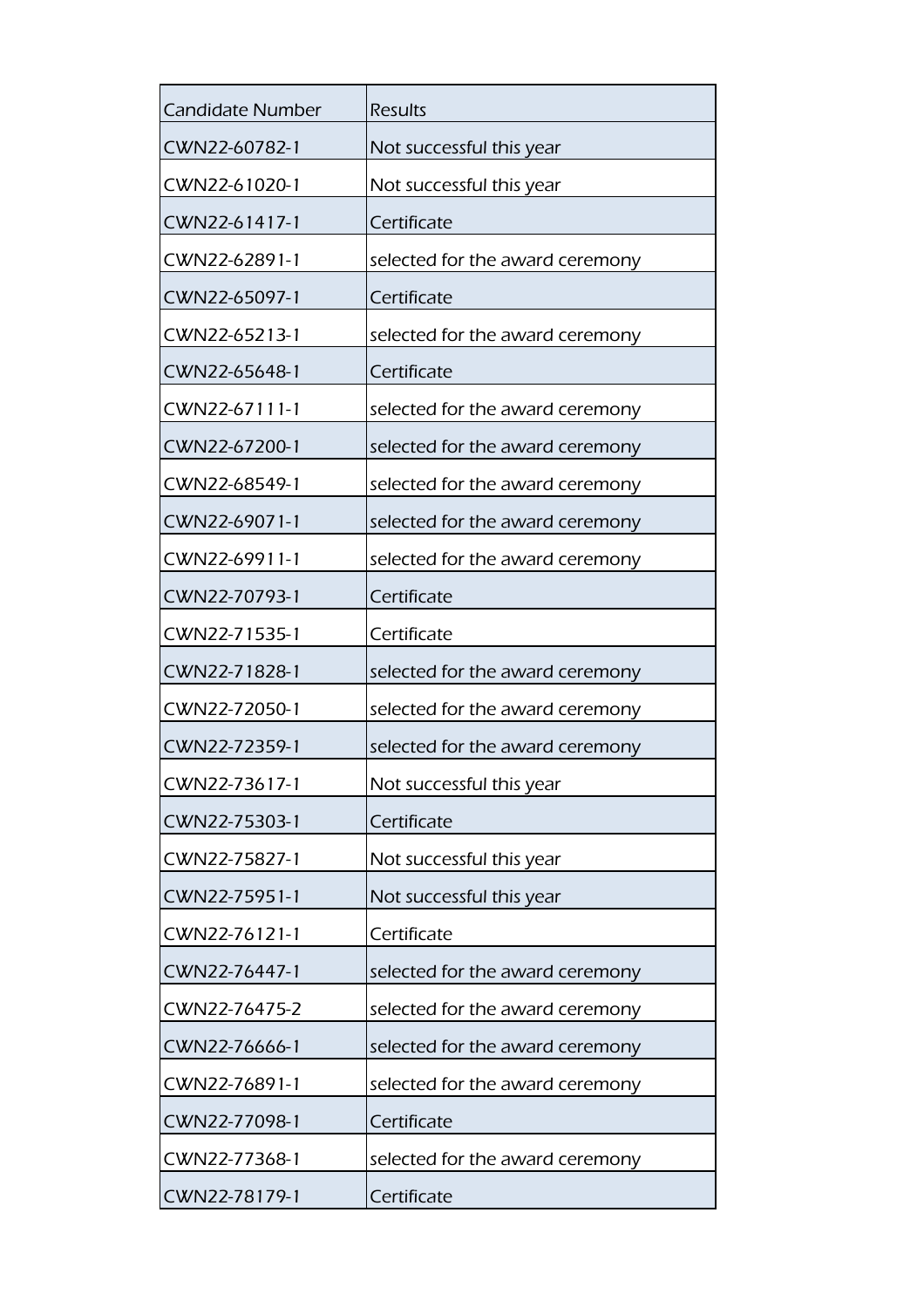| <b>Candidate Number</b> | <b>Results</b>                  |
|-------------------------|---------------------------------|
| CWN22-78382-1           | Certificate                     |
| CWN22-78637-1           | selected for the award ceremony |
| CWN22-78668-1           | Certificate                     |
| CWN22-79679-1           | Certificate                     |
| CWN22-80415-1           | Certificate                     |
| CWN22-80552-1           | Not successful this year        |
| CWN22-80690-1           | selected for the award ceremony |
| CWN22-80911-1           | Certificate                     |
| CWN22-81187-1           | selected for the award ceremony |
| CWN22-82207-1           | selected for the award ceremony |
| CWN22-84798-1           | Not successful this year        |
| CWN22-85273-1           | Not successful this year        |
| CWN22-85577-1           | Certificate                     |
| CWN22-85876-1           | Not successful this year        |
| CWN22-86085-1           | selected for the award ceremony |
| CWN22-86316-1           | selected for the award ceremony |
| CWN22-86668-1           | selected for the award ceremony |
| CWN22-88702-1           | selected for the award ceremony |
| CWN22-88716-1           | Not successful this year        |
| CWN22-89391-1           | Certificate                     |
| CWN22-91650-1           | selected for the award ceremony |
| CWN22-91969-1           | selected for the award ceremony |
| CWN22-92550-1           | selected for the award ceremony |
| CWN22-93168-1           | Certificate                     |
| CWN22-93263-1           | Certificate                     |
| CWN22-93956-1           | Not successful this year        |
| CWN22-95327-1           | selected for the award ceremony |
| CWN22-96137-1           | selected for the award ceremony |
| CWN22-96772-1           | selected for the award ceremony |